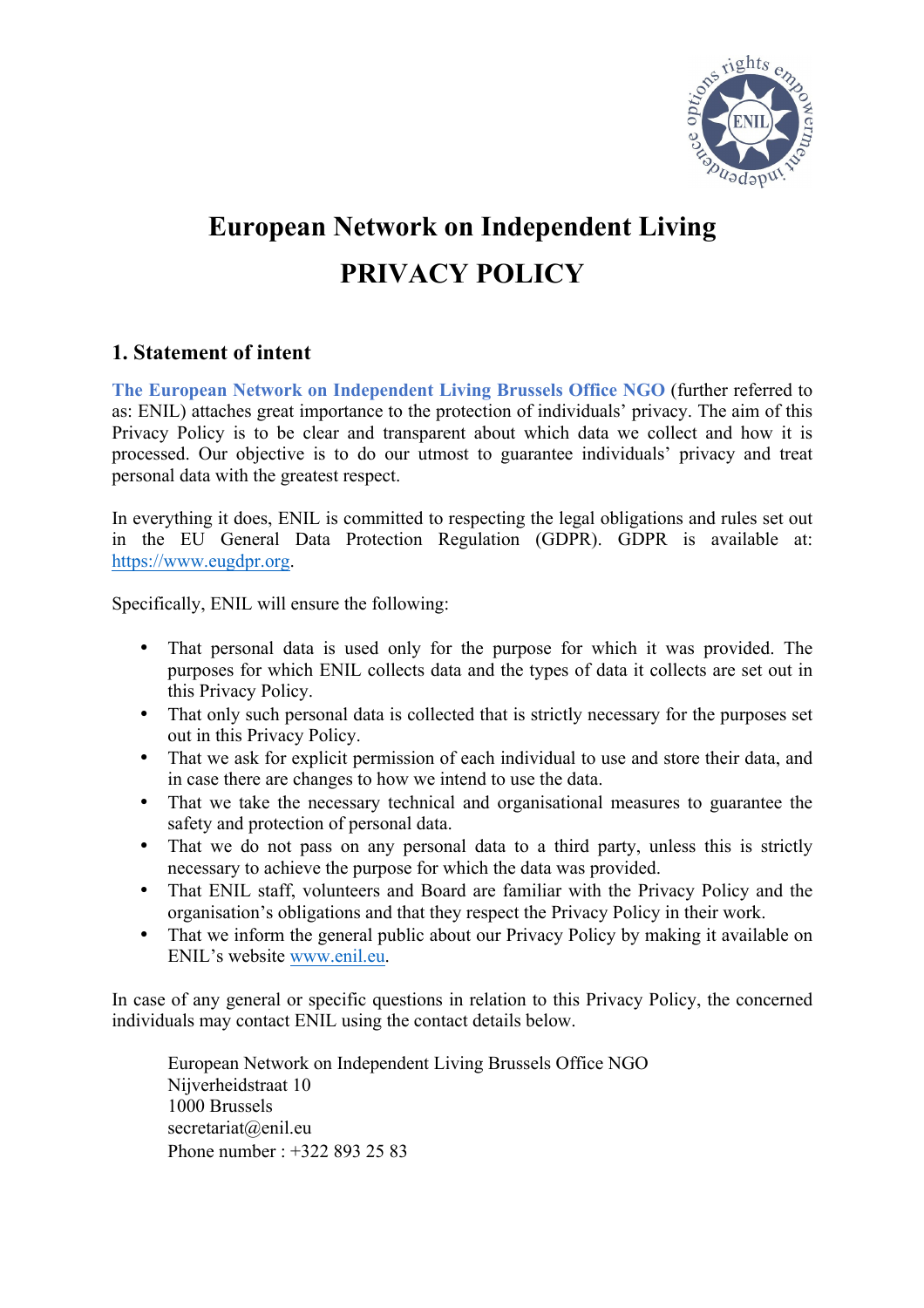## **2. Reasons for processing personal data**

Individuals' personal data may be processed by ENIL for the following purposes and based on the following legal bases (in brackets):

- To **enable the work of ENIL as a network of organisational and individual members**, by maintaining a governance structure, enlisting members and maintaining membership lists (i.e. unmistakable consent);
- To **enable participation in events and activities** that ENIL organises, and if necessary, to reimburse costs incurred while attending such events or activities (i.e. execution of an agreement);
- To **disseminate** Newsletters, members' mailings, press releases and invitations (i.e. justified importance);
- To **communicate and share information** using the social media (i.e. unmistakable consent);
- To **collect views** on issues ENIL works on, through organising surveys (i.e. unmistakable consent);
- To **apply for funding or a subsidy**, and to report to funders (i.e. legal obligation);
- To **collect donations** from the public (i.e. unmistakable consent);
- To **employ** staff and to host volunteers (i.e. legal obligation).

To achieve the purposes listed above, ENIL may ask individuals to provide the following data:

- **Personal contact details:** name and surname, postal address, mobile and/or phone number, email address;
- **Officially issued identification details:** ID card or passport number, expiry date, place of issue, national tax registry number;
- **Personal information:** gender, date of birth, place of birth, nationality, family status, disability status, dietary requirements, access needs, emergency contact (name and phone number), the use of Personal Assistance, bank account details (account number, bank name and address)<sup>.</sup>
- **Membership of an organisation:** name of the organisation, contact person, e-mail, number of members, whether the organisation is managed by disabled persons, organisation's constitution and statutes.

Once collected, ENIL will store and process the data according to this Privacy Policy. ENIL commits to only using the data for the purposes for which they were provided.

# **3. Sharing data with a third party**

The data provided to ENIL can only be shared with a third party when this is strictly necessary.

We will make use of the services of a third party in the following cases:

- Enlisting new members and Newsletter subscribers (via ENIL's website, maintained by Bozooart and hosted by Avalon);
- Distribution of ENIL Newsletters, members' mailings, press releases, statements or invitations to events (via MailChimp);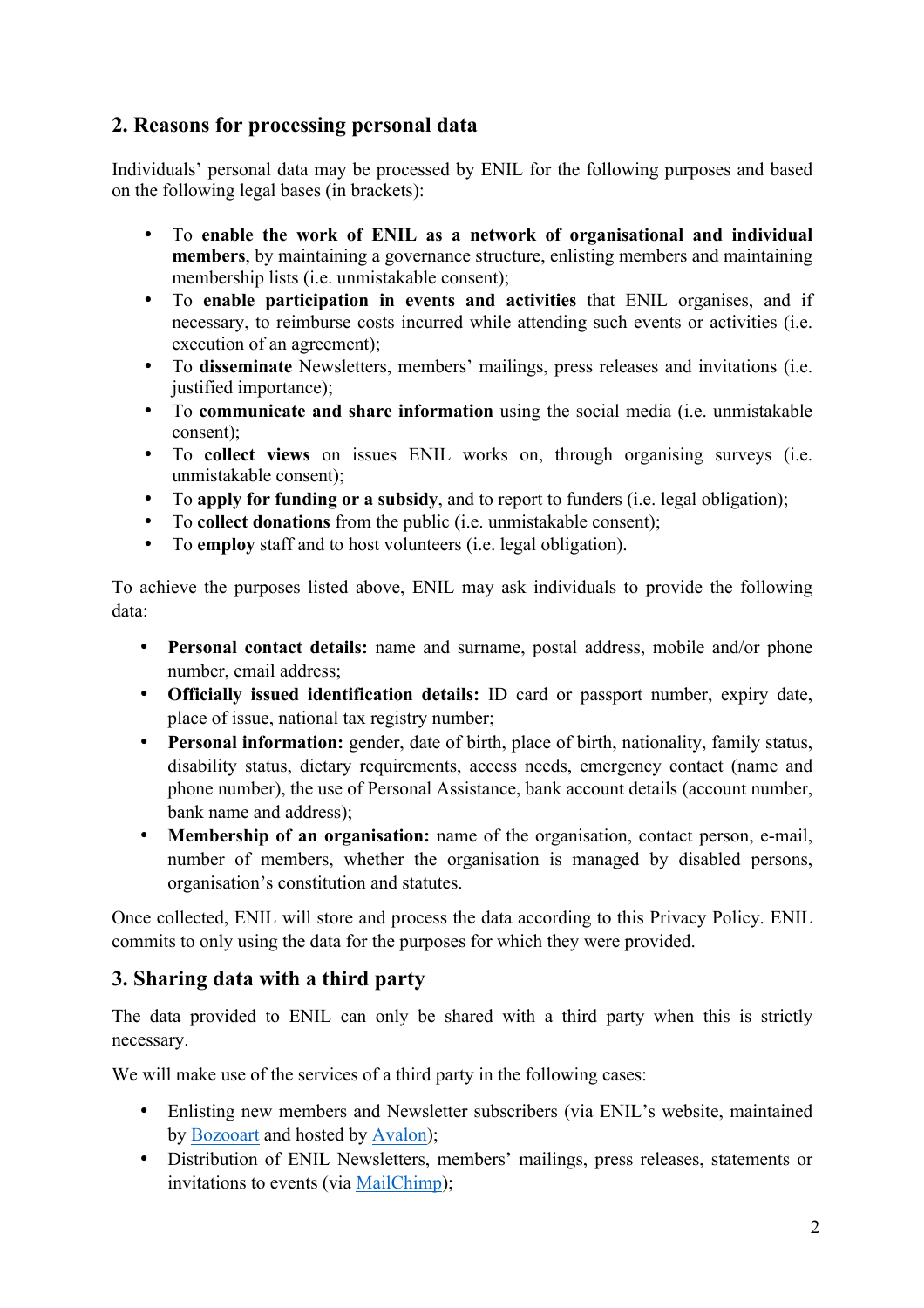- E-mail correspondence (via Microsoft Office 365)
- Hosting webinars (via GoToWebinar);
- Carrying out surveys (via Google Docs or SurveyMonkey);
- Disseminating information (via Facebook, Twitter or YouTube);
- Collecting donations (via PayPal);
- Collecting statistics about visits to our website (via Google Analytics);
- Organising events (when required for security or administrative purposes, for example by the European Parliament, European Commission or the Council of Europe);
- Employing staff (social secretariat administration, payroll companies);
- Registration requirements (Le Moniteur belge).

ENIL will not share personal data with any third party unless it has concluded a data processing agreement, consistent with our Privacy Policy with this party. This is needed to ensure that the necessary arrangements are made to guarantee the safety of personal data by third parties.

Beyond the situations described above, ENIL will not share personal data with another party, unless it has the legal obligation and/or authorisation to do so. An example of this may be that the police asks ENIL to share data in the framework of an investigation. In this case, ENIL has an obligation to cooperate and thus share the requested data.

ENIL may also share personal data with third parties if given written permission to do so. Each individual has the right to withdraw this permission at any time. This will not affect the processing of data before the withdrawal of the permission.

ENIL will not share personal data with parties located outside the European Union (EU).

# **4. Minors**

ENIL will only collect and process personal data of minors (below the age of 16) following the written permission from a parent or legal guardian to do so.

# **5. Length of data storage**

ENIL will store personal data no longer than required for achieving the purpose for which it was collected or the period required by law.

Personal data will be stored no longer than a maximum of 5 years after its last active use for the purpose for which it was collected.

### **6. Security of the data**

ENIL has taken the appropriate technical and organisational measures to protect personal data from unlawful use. The measures taken by ENIL include:

- All personnel employed by ENIL have the Privacy Policy annexed to their employment contract, and are required to comply with it.
- The use of login and password security on all the systems used by the organisation.
- The use of pseudonyms and encryption of personal data when needed.